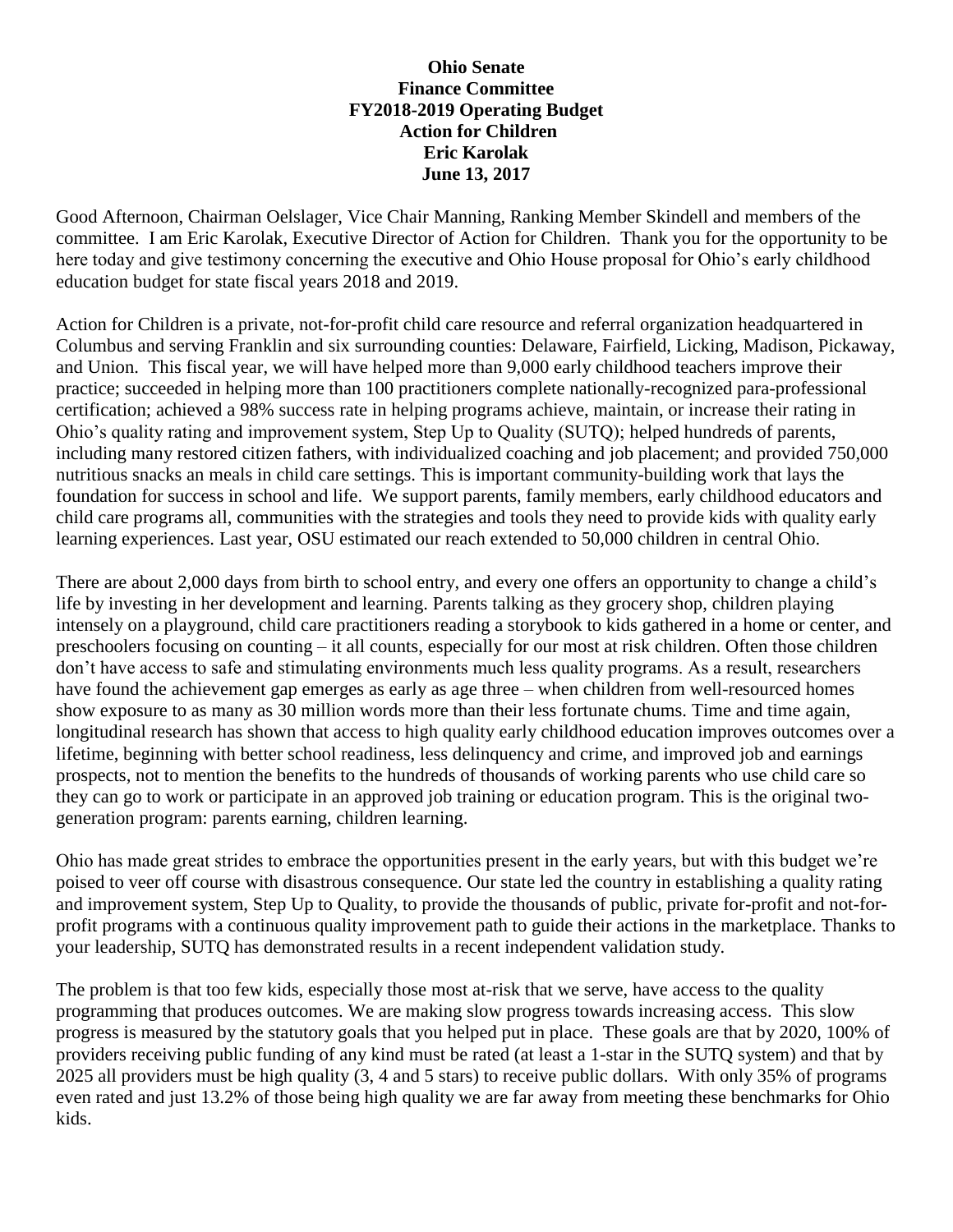This problem is compounded because the state has 38 counties that are being paid less than their similar counterparts to provide quality programs for kids, which makes it much more difficult for them to make up any ground in improving access to quality. These serve 39,711 (38.8%) of all 102,421 children being served in the state of Ohio. Simply put, perpetuating the incorrect rate categories creates an additional burden to kids gaining access to quality programs in these 38 counties – over a third of our state. Funding quality in Ohio cannot be achieved without addressing this significant gap. If this accounting injustice is fixed, children in these 38 counties will have the support they deserve to access high-quality early childhood education.

For reference, the following is a list of those 38 counties who need to be moved to the correct peer group:

| Allen      | Erie      | Licking       | Sandusky     |
|------------|-----------|---------------|--------------|
| Ashland    | Fairfield | Logan         | Seneca       |
| Athens     | Greene    | Lucas         | Shelby       |
| Auglaize   | Hancock   | Miami         | <b>Stark</b> |
| Belmont    | Harrison  | Monroe        | Trumbull     |
| Carroll    | Highland  | <b>Morrow</b> | Union        |
| Clark      | Huron     | Ottawa        | Wayne        |
| Columbiana | Knox      | Pickaway      | Wood         |
| Cuyahoga   | Lake      | Portage       |              |
| Darke      | Lawrence  | Preble        |              |

This fix necessitates a legislative response and has been cost out by the Department at \$65 million over the biennium. Today we have been thoughtful in asking you for a new investment of \$11 million per year to support our most at risk kids. This funding level will begin the fix for 13,840 of the 39,711 children served in the 38 counties affected by the rate injustice that are in SUTQ star-rated programs. Fairfield (180 kids), Licking (375), Pickaway (41) and Union (6) counties for which I serve are all impacted by this accounting injustice. These counties serve 602 children in rated programs alone. And for the counties we serve that aren't impacted, we know that this first critical step towards removing the accounting injustice experienced by the 38 counties is the right next step helps all kids statewide get better access to quality early childhood education as we are building our system. Correct funding levels with this new investment supports better outcomes for Ohio kids through enriching curriculum aligned with standards, highly-educated teachers, lower teacher-to-student rations and consistent communication and engagement with families.

We are also asking that as you consider this new investment that we first make sure we are protecting the existing system. Ohio's early childhood education system budget has been cut by \$11.7 since the flat-funded Executive proposal was introduced. The Ohio House proposed \$7.5 million worth of cuts between the Department of Education (GRFT 200408 Early Childhood Education) and the Department of Job and Family Services (GRF 600413 Child Care State/MOE impacting Ohio's early childhood system. Further, the Senate cut an additional \$4.2 million (GRF 600535 Early Care and Education) from the Department of Job and Family Services Budget. We knew entering this budget process that flat funding for the system would not make any progress towards our statutory goals, and so we thoughtfully have asked for an incremental improvement to move the needle towards these goals. Cuts to kids accessing quality and the number of kids are systems serves, however, will surely undermine any progress towards these goals. Accordingly, we ask that you restore these funds and then begin to fund the 38 county fix to ensure that we don't take a step back at a time when we need to push forward.

At just the time we should be backing up our families and kids, we're reducing the support for access to quality. In this the last full budget before the July 1, 2020 deadline takes effect, the House and now the Senate are now pulling back. As difficult as are the decisions you face now, I assure you they pale in comparison to those of the